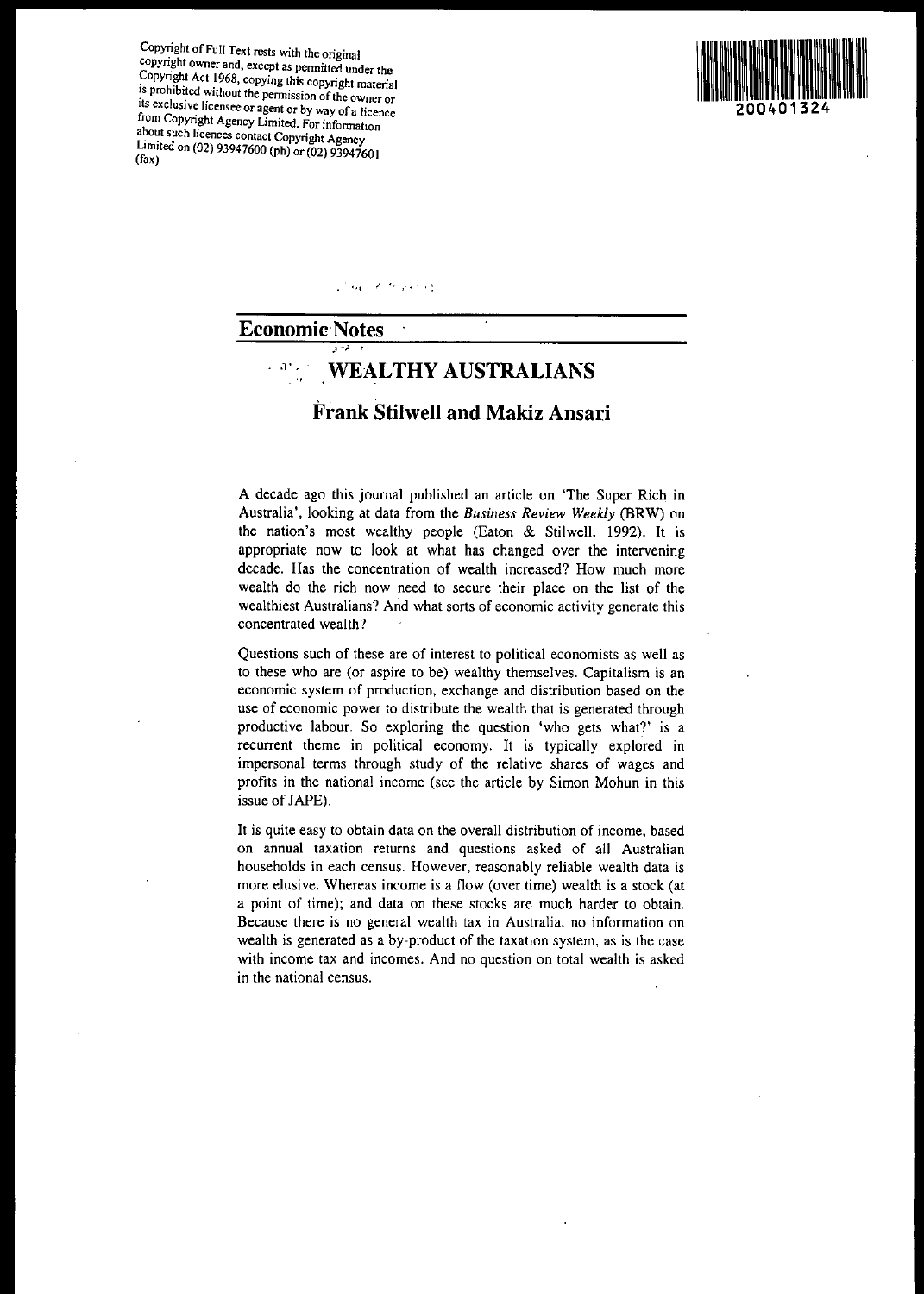The first - and still the only - official survey of the distribution of wealth by an Australian government was undertaken in 1915 (see Knibbs 1916; and Aarons 1999, Appendix One). Since then successive governments have shied away from conducting any systematic survey. The 'left' faction within the ALP has periodically proposed doing so, but Labor in **government has never 'bitten the bullet'. Successive Coalition** governments, not surprisingly, have not sought to drawattention to this or any other aspect of the economic inequalities to which their policies **contribute.**

**Indirect estimates of the distribution of wealth have been made, such as** the pioneering study published in this journal by Raskall (1978) and subsequent research by Pigott (1987) and Dilnot (1990). Aarons (1999) **has written a lively polemic on the topic, drawing on these sources and**  $\alpha$  **on** other observations about the political economic forces contributing to the pervasive inequalities of wealth that divide Australian society. **However, for a detailed empirical examination of the changing patterns** of wealth over the last decade there remains no alternative to the BRW data.

The 'rich list' the BRW publish annually shows the wealth of the richest 200 people and families in Australia. This is a tiny elite, comprising only about 0.001% of the population. But a study of its character and changing composition can provide useful insights into contemporary **soda-economic trends.**

The article is based on an analysis of the BRW data for each of the years 1993-2003. It considers: (I) the personal wealth necessary to feature in the list of the wealthiest Australians, (2) the total asset values of these wealthy people, (3) the concentration of assets among them, (4) the principal sources of their wealth, and (5) some characteristics of the upand-coming 'young and rich'. Finally, consideration is given to: (6) the quality of the BRW data, and (7) the broader implications of the patterns and changes revealed in this analysis.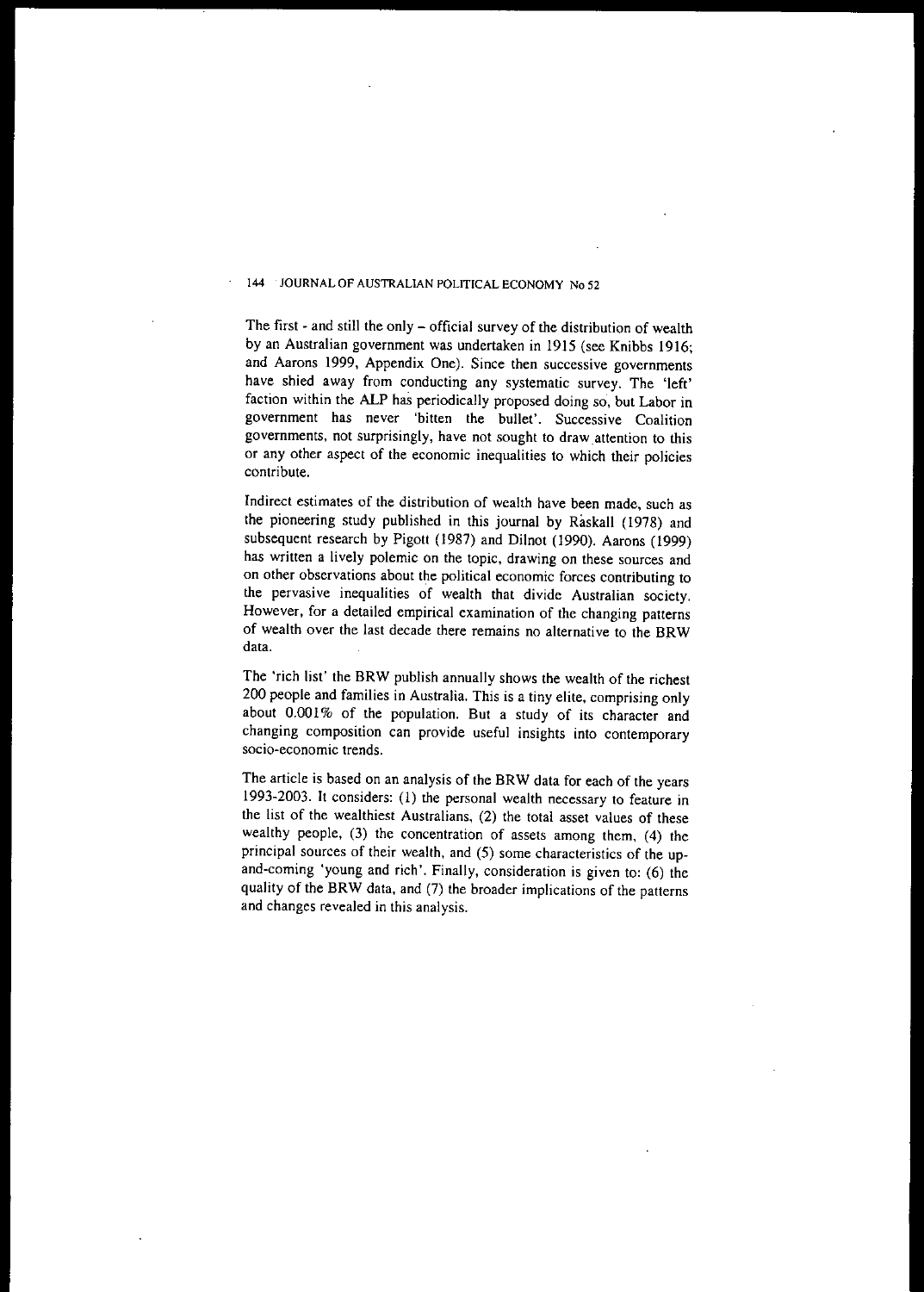### $\mathcal{A} \rightarrow \mathcal{I}$

#### WEALTHY AUSTRALIANS 145

## Entry to 'the Rich List'

How much wealth does it take to get listed in the BRW 'top 200'? Table 1 demonslrates the amount of wealth that was necessary to be among the top 10, lOO, and 200 richest Australians for each year between' 1993- 2003.

### Table 1: The Wealth Needed to be in the Australian 'Rich List', 1993·2003 (AS million)

| Year | To be in the top 10 | To be in the top 100 | To be in the top 200 <sup>2</sup> |
|------|---------------------|----------------------|-----------------------------------|
| 1993 | \$500 million       | \$60 million         | \$30 million                      |
| 1994 | \$550 million       | \$75 million         | \$37 million                      |
| 1995 | \$560 million       | \$85 million         | \$42 million                      |
| 1996 | \$560 million       | \$95 million         | \$50 million                      |
| 1997 | \$600 million       | \$115 million        | \$55 million                      |
| 1998 | \$700 million       | \$130 million        | \$60 million                      |
| 1999 | \$860 million       | \$145 million        | \$65 million                      |
| 2000 | \$950 million       | \$185 million        | \$85 million                      |
| 2001 | \$1200 million      | \$200 million        | \$88 million                      |
| 2002 | \$1300 million      | \$210 million        | \$93 million                      |
| 2003 | \$1000 million      | \$215 million        | $$94$ million                     |

*Sourre:* analysis of BRW annual data

*Note a:* For years 1993, 1994, 1995,1996,1997,1998 and 2000, the BRW published less than 200 names: 193, 184, 188, 186, 193. 198 and 198 respectively. So the final column of this table relates to this number of wealth-holders in these years, i.e. a little less than 200 in each case. On the other hand, for the years 1999, 2001, 2002 and 2003 the BRW list showed more than 200: 201, 208, 205, and 2lO respectively. For these latter years only the top 200 were counted.

How are the data in Table I to be interpreted? Look first at the final column showing the wealth necessary to just 'scrape into' the annual BRW list. In 1993 this was \$30 million, but by 2003 it was \$94 million. The preceding column shows that it took wealth of \$60 million to be in the top 100 in 1993, but \$215 million by 2003. The first column shows that to get in the top 10 required \$500 million in 1993, but this rose to \$1000 million by 2003. So, in round terms there was a threefold increase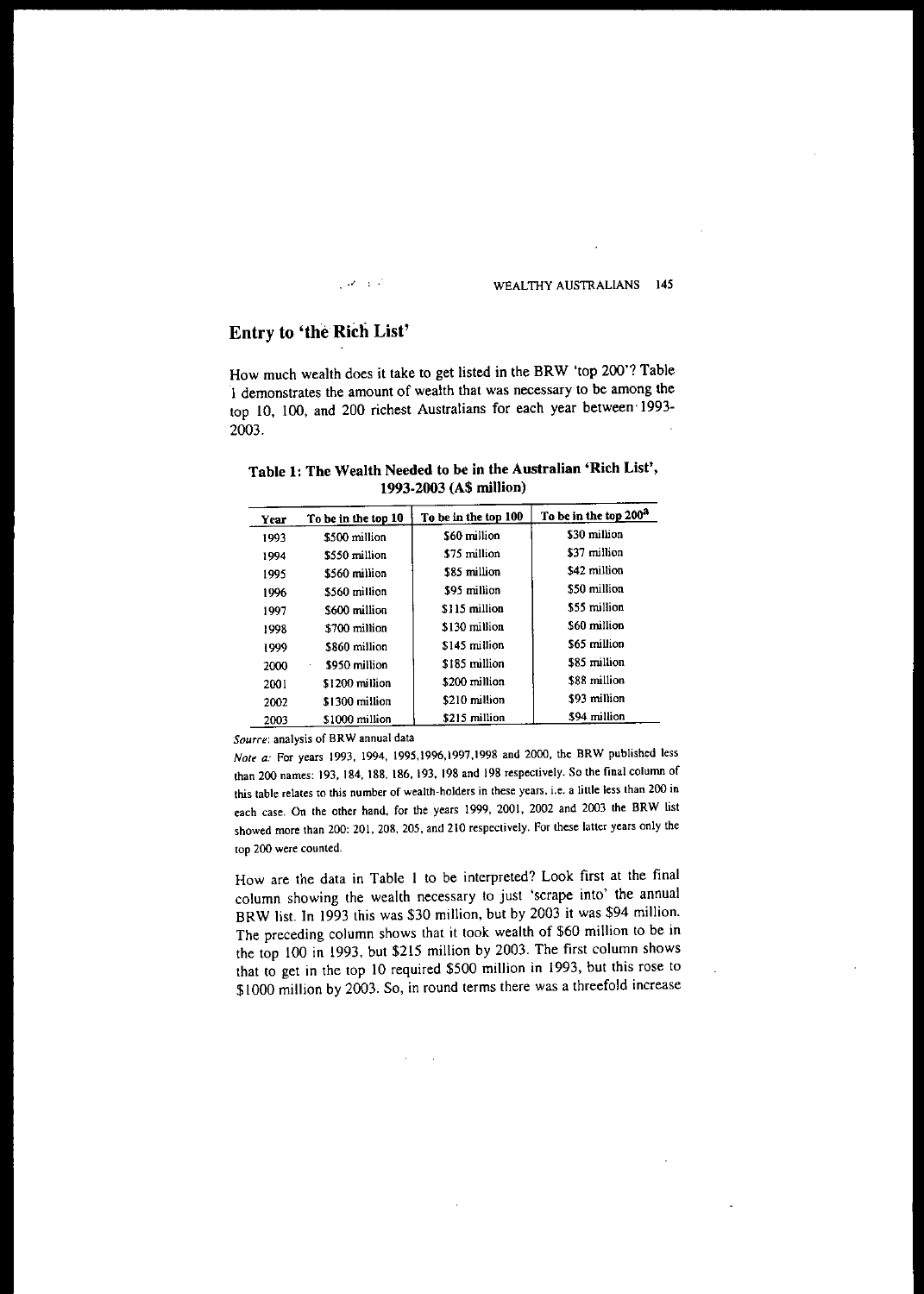in the wealth needed to get into both the top 200 and 100 over the .decade and a doubling of wealth necessary to get into the top 10.

To put these changes in perspective, it is necessary to take account of **inflation. But what measure of inflation? It is commonly observed that** the asset price inflation in the 1990's was more rapid than rises in general consumer prices. So should a special asset-price deflator be applied to discern the 'real' increase in asset values? The problems are partly empirical - reflecting the difficulty of constructing any such time-series - and partly conceptual - whether one wants to measure increase in asset volumes or spending power. The Consumer Price Index (CPI) is the appropriate deflator if it is the spending power of the wealthy that is at issue. The CPI rose by 29 percent over the period 1993-2003'. That would have meant that the \$30 million needed to get onto the 'rich list' in 1993 would have risen to about \$40 million by 2003 just to keep pace with inflation. In fact the 'entry qualification' rose to \$94 million. So we may infer that about a sixth (c. \$10 million) of the \$64 million increase in wealth needed to get onto the 'rich list' involved the effect of inflation: the other five sixths (\$54 million) represented real increases in spending capacity of the wealthy.

# **The Total Wealth of the Wealthy**

So how much do these wealthy people own? Table 2 demonstrates the total wealth of the richest ten, one hundred and two hundred Australians for each year between 1993 and 2003. For this purpose, no distinction is made between individuals and families in the BRW list, and the **information is provided in current dollar values.**

COlumn I of Table 2 shows that the wealth of the top ten wealth-holders increased from \$12.5 billion to \$23.7 billion over the decade. Columns 2 and 3 show that the wealth of the richest one hundred and of the richest

**<sup>1</sup> Calculations are drawn from ABS data collections: LONGER TERM** SERIES,

**CPI All Groups, Weighted Average of Eight Capital Cities, Index Numbers(a)**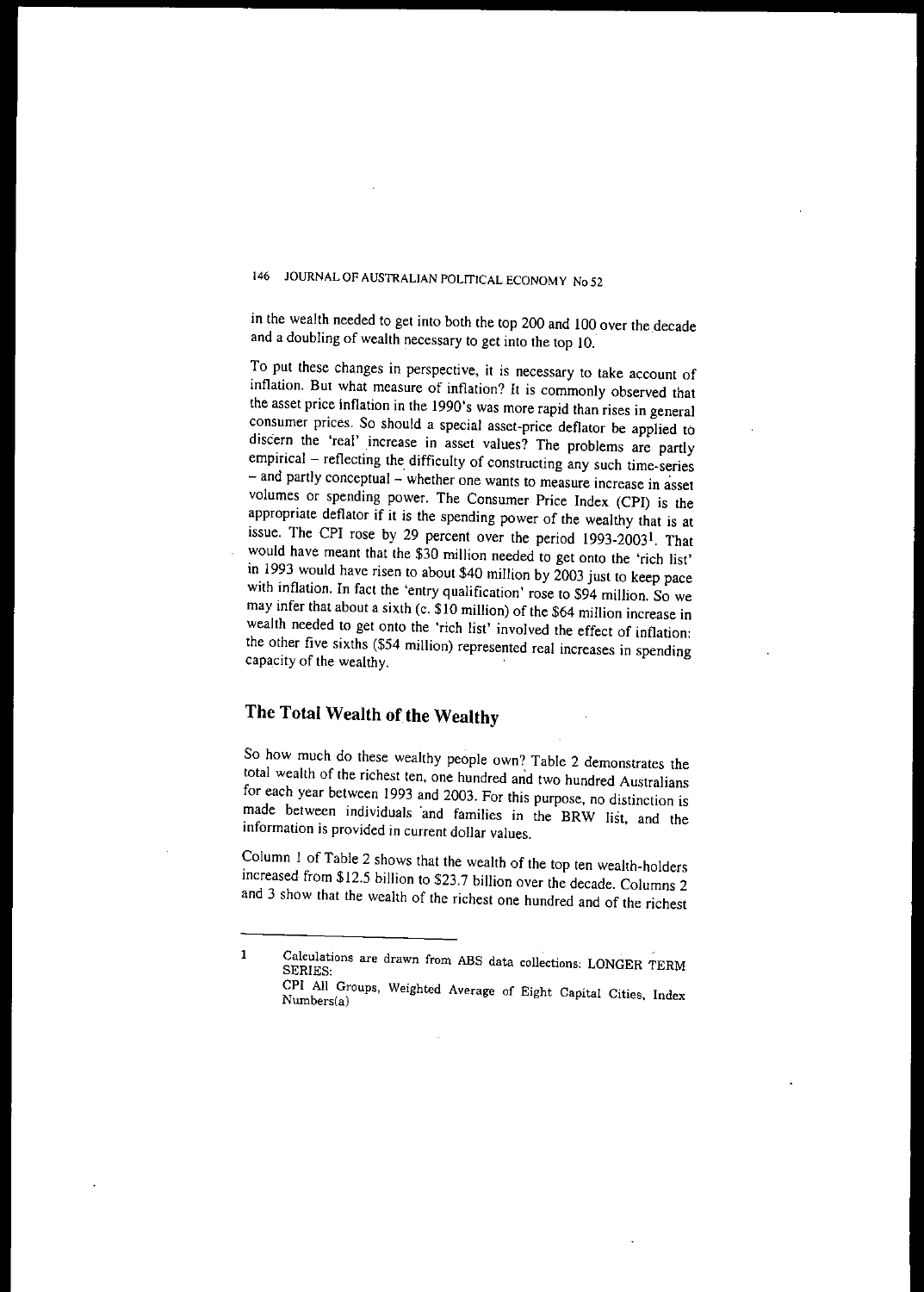two hundred increased proportionately rather more. Some \$75 billion is now held by the wealthiest 200 Australians. These are prodigious volumes of wealth by any standards.

| Year     | Top 10  | <b>Top 100</b> | Top 200 <sup>a</sup> |
|----------|---------|----------------|----------------------|
| 1993     | 12540   | 24 295         | 28 025               |
| $1994 -$ | 17000   | 32 495         | 36 976               |
| 1995     | 15 200  | 32 3 25        | 37 389               |
| 1996     | 11 170  | 30 175         | 36 115               |
| 1997     | 12370   | 33 5 28        | 40 673               |
| 1998     | 15400   | 39 349         | 47 696               |
| 1999     | 19150   | 47028          | 56 963               |
| 2000     | 22.8GO  | 57010          | 69 215               |
| 2001     | 22910   | 56 904         | 70 417               |
| 2002     | 24 3 10 | 61 600         | 75 790               |
|          |         | 60405          | 74874                |
| 2003     | 23760   |                |                      |

Table 2: Asset Values of the Super-rich in Australia, 1993-2003 (A\$ million)

Source: analysis of BRW annual data

Note a: The qualification indicated in footnote 1 applies again here.

It should be emphasized that these figures on total wealth allow for 'comings and goings' among the personnel. In other words, they show the wealth of whoever is in the top 10, 100 or 200 at anyone time. But particular individuals have played a persistent role, skewing the distribution sharply at the top. The most obvious example is Kerry Packer, whose estimated wealth grew from \$3000 million in 1993 to \$5900 million in 2002, dipping a little to \$5500 million in 2003. Industrialist Richard Pratt, number two on the list, had a sevenfold increase in his wealth from \$550 million in 1993, surging to \$3800 million by 2003.

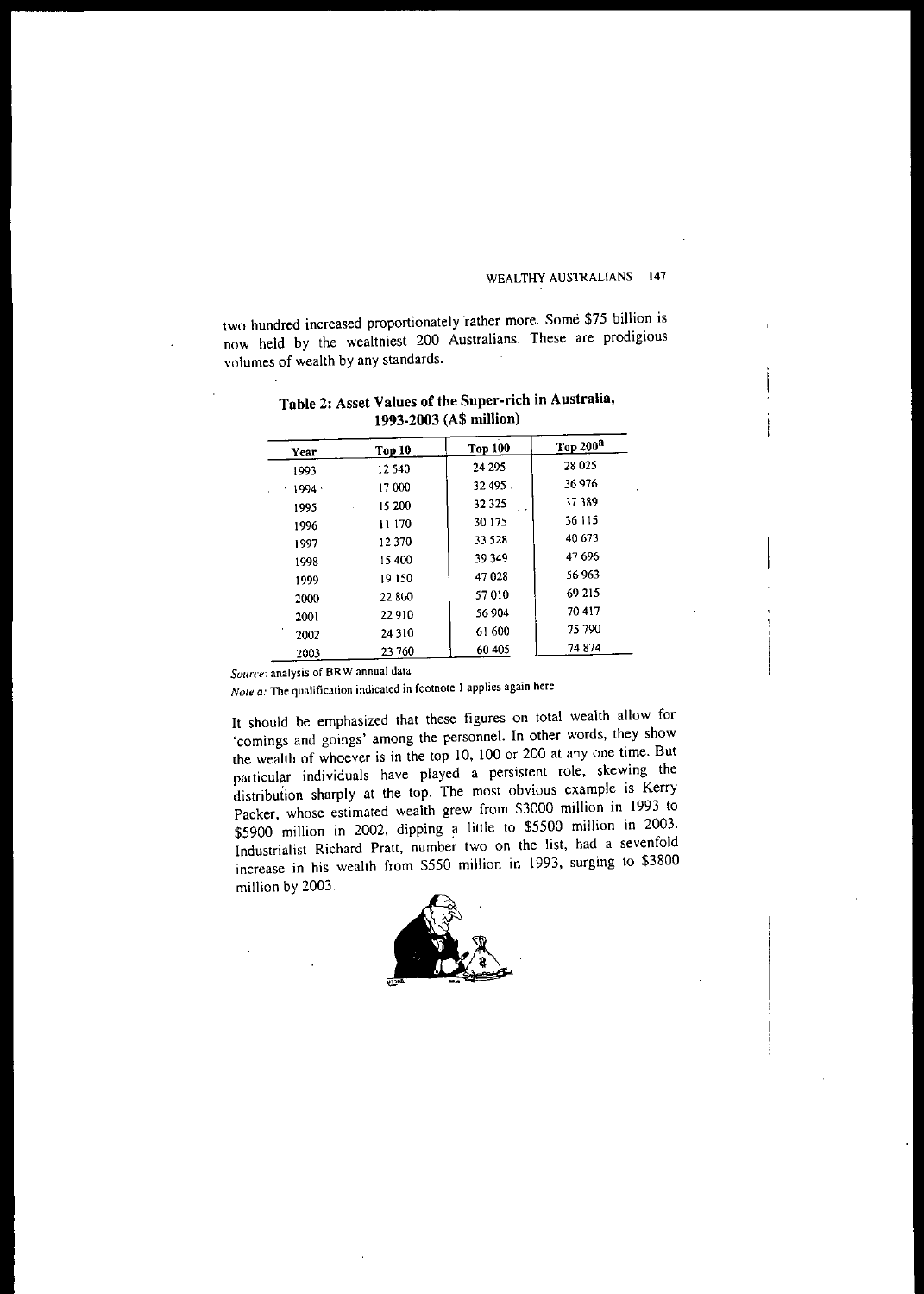### The Concentration of Wealth

Is there growing concentration of wealth among the wealthy? Table 3 provides some information on the concentration of wealth-holdings among the super-rich themselves.

| Year | Share of top10 asset-holders<br>in the top $100(%)$ | Share of the top 50 asset-<br>holders in the top $100$ (%) |
|------|-----------------------------------------------------|------------------------------------------------------------|
| 1993 | 52                                                  | 85                                                         |
| 1994 | 52                                                  | 85                                                         |
| 1995 | 47                                                  | 83                                                         |
| 1996 | 37                                                  | 78                                                         |
| 1997 | 39<br>$\epsilon$                                    | 78                                                         |
| 1998 | 39                                                  | 78                                                         |
| 1999 | 41                                                  | 79                                                         |
| 2000 | 40                                                  | 78                                                         |
| 2001 | 40                                                  | 78                                                         |
| 2002 | 40                                                  | 77                                                         |
| 2003 | 39.                                                 | 77                                                         |

### Table 3: Concentration of Assets Among the Australian Super-rich, 1993-2003

*Source:* analysis of BRW annual data

As with the total value of wealth, there are some fluctuations in these concentration ratios from year to year, but a clear overall trend is discernible. Both the shares of the top ten and the top 50 among the top 100 asset-holders declined in the decade. These patterns contrast with the preceding decade when both the shares of the top ten and the top 50 among the top 100 asset-holders had risen, indicating an increased concentration of wealth among the super-rich. In that 1983-1993 period Kerry Packer's estimated wealth had grown from \$100 million to \$3000 million, while the Murdoch family's wealth had· grown from \$250 million to a massive \$4500 million. The subsequent de-listing of Murdoch (as the result of his change of nationality) is itself a significant reason for the modest decline in the asset concentration ratios over the past decade, as shown in Table 3.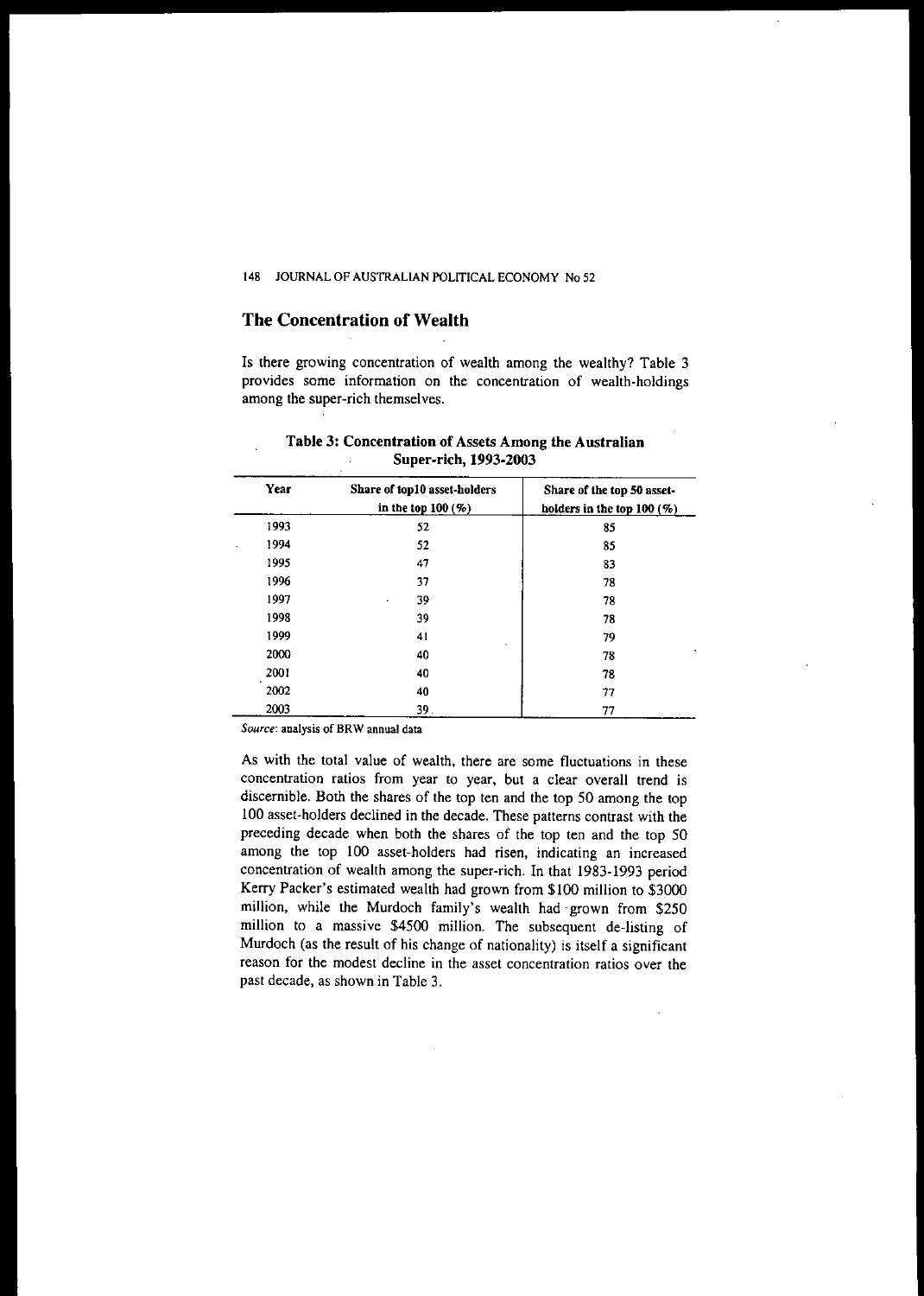### Sources of Wealth

A 'Wizard of Id' cartoon shows the King (of Id) being asked by journalists 'what are you doing about the gap between the rich and the poor?' 'I'm encouraging the poor to close the gap', he replies. 'How can they do that?' the journalist asks. 'Find out how the rich got rich' says the King. Beyond the humour lies a serious point. From a political economy perspective it is important to probe the sources from which the major concentrations of wealth in Australia derive. The individual commentaries in the annual BRW listings are valuable in this respect. As a quick indication of the changing patterns, Table 4 shows the sources of the wealth of the top ten super-rich for the first and last years in the period 1993-2003.

|    | 1993                             | 2003                                        |
|----|----------------------------------|---------------------------------------------|
| 1  | Media / Investment               | Media / Investment                          |
|    | (Kerry Packer)                   | (Kerry Packer)                              |
| 2  | Property (Maurice Alter)         | Manufacturing/ paper/packaging/ Investment  |
|    |                                  | (Richard Pratt)                             |
| 3  | Engineering / Property (Franco   | Retail /shopping centers/ (Frank Lowy)      |
|    | Belgiorno- Nettis Carlo Salteri) |                                             |
| 4  | Retail / Property (Marc Besen)   | Manufacturing-steel/investment (Smorgon     |
|    |                                  | Family)                                     |
| 5  | Retail / Wholesaling (John       | Property -shopping centers/ Services - aged |
|    | David)                           | care (John Gandel)                          |
| 6  | Investment (James Fairfax)       | Investment (David Hains & Family)           |
| 7  | Media (John Fairfax & Timothy    | Property (Harry Triguboff)                  |
|    | Fairfax)                         |                                             |
| 8  | Transport (Lindsay Fox)          | Manufacturing - Textiles / Investment       |
|    |                                  | (Liberman Family)                           |
| 9  | Property (John Gandel)           | Retail - industrial equipment/ Media (Kerry |
|    |                                  | Stokes)                                     |
| 10 | Resources (Joseph Gutnick)       | Rural - wine (Bob Oatley & family)          |

Table 4: Principal Sources of Wealth of the Top Ten Wealth-holders in Australia, 1993 and 2003

*Source:* BRW; May 1993 and May 2003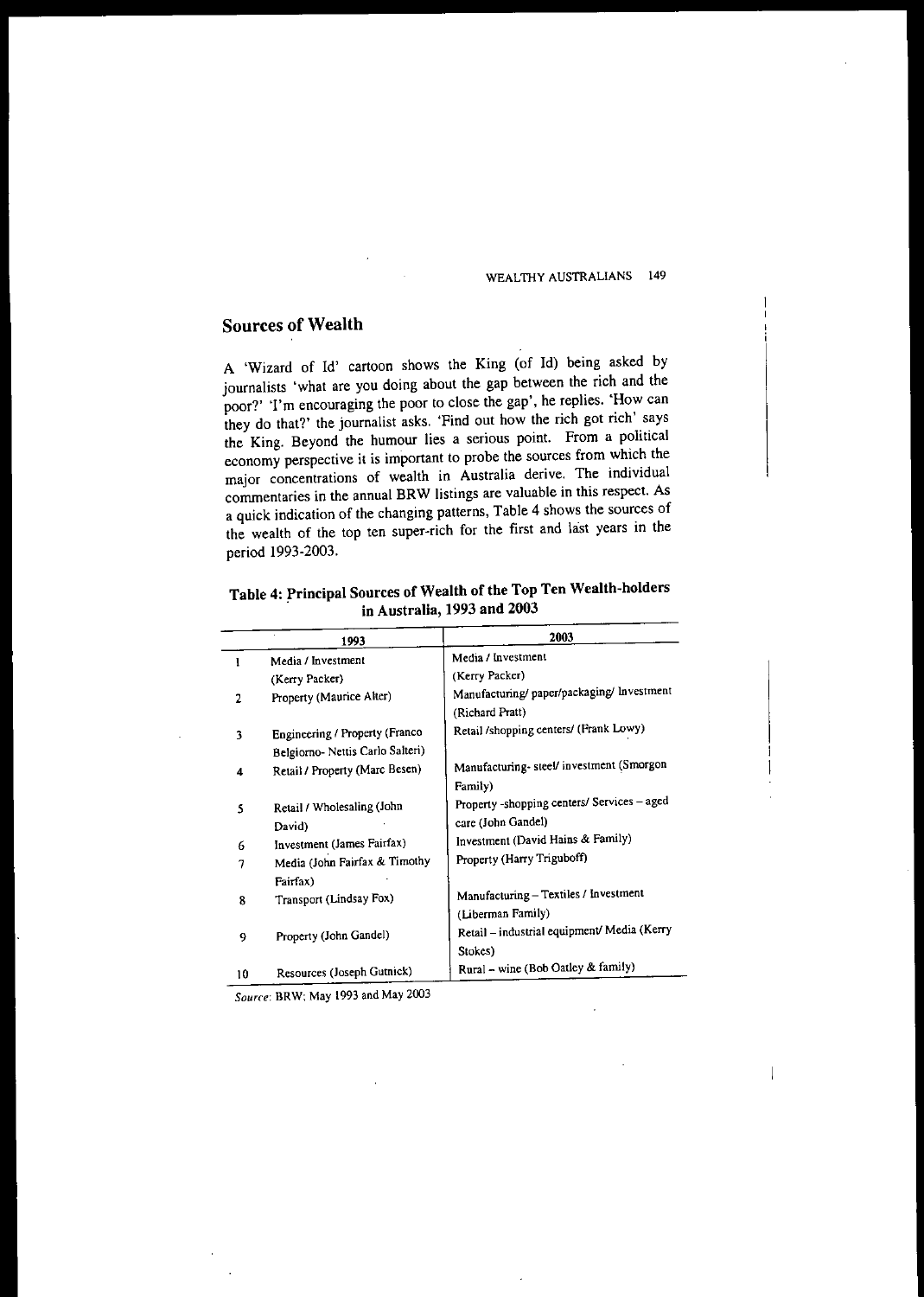Property features four times on the 1993 list as a principal source of the fortunes of the top ten wealth-holders. In 2003, rather interestingly, manufacturing features three times as a source of wealth while property only twice. The services sector is relatively more visible (if not always **most profitable) in that later year too. Media linvestment continue to be the principal source of wealth accumulation for the richest Australian,** Kerry Packer. Retail industry and the development of shopping centers feature prominently among the wealth sources of the top ten.

It is difficult to know what to make of these patterns. In aggregate terms manufacturing has not been a major growth sector in the Australian economy over the last decade, while property development / investments **have been buoyant sectors of capital accumulation, yet these general** trends are not evidently manifest in the personnel listed at the apex of **BRW's** 'rich list'. Generalizations are problematic in this regard, since **finding** niche areas within manufacturing industries – as in other sectors **of primary and service in'dustries - can evidently be a basis for the** acquisition of enormous wealth. And, looking at the top 200 overall, **property stands out as s.till the most important single source of wealth.** According to the 2003 BRW, 48 'property barons' have a combined wealth of \$16.7 billion, well ahead of services and manufacturing **industries as sources of wealth.**

It is also worth considering the significance of *inherited* wealth. BRW **tends to project the notion that individuals can achieve wealth from a** poor background. However, according to Gilding (1999: 173), their lists **are biased "toward self-publicizing individuals and spectacular success** stories, and against old wealth and wealth distributed around old **families",**

Table 5 seeks to identify some features of the social background of the wealthiest Australians in 1993 and 2003, according to whether they were migrants and whether they inherited substantial wealth, for example. Inspection of this table reveals some contrasts with the popular notion of 'self-made' millionaires. The 2003 BRW states that 'those who started with inheritance hold only 30% of the total *Rich* wealth'. But those right at the top have derived a disproportionately larger part of their. wealth through kinship networks and inheritance. For instance, 6 out of the 10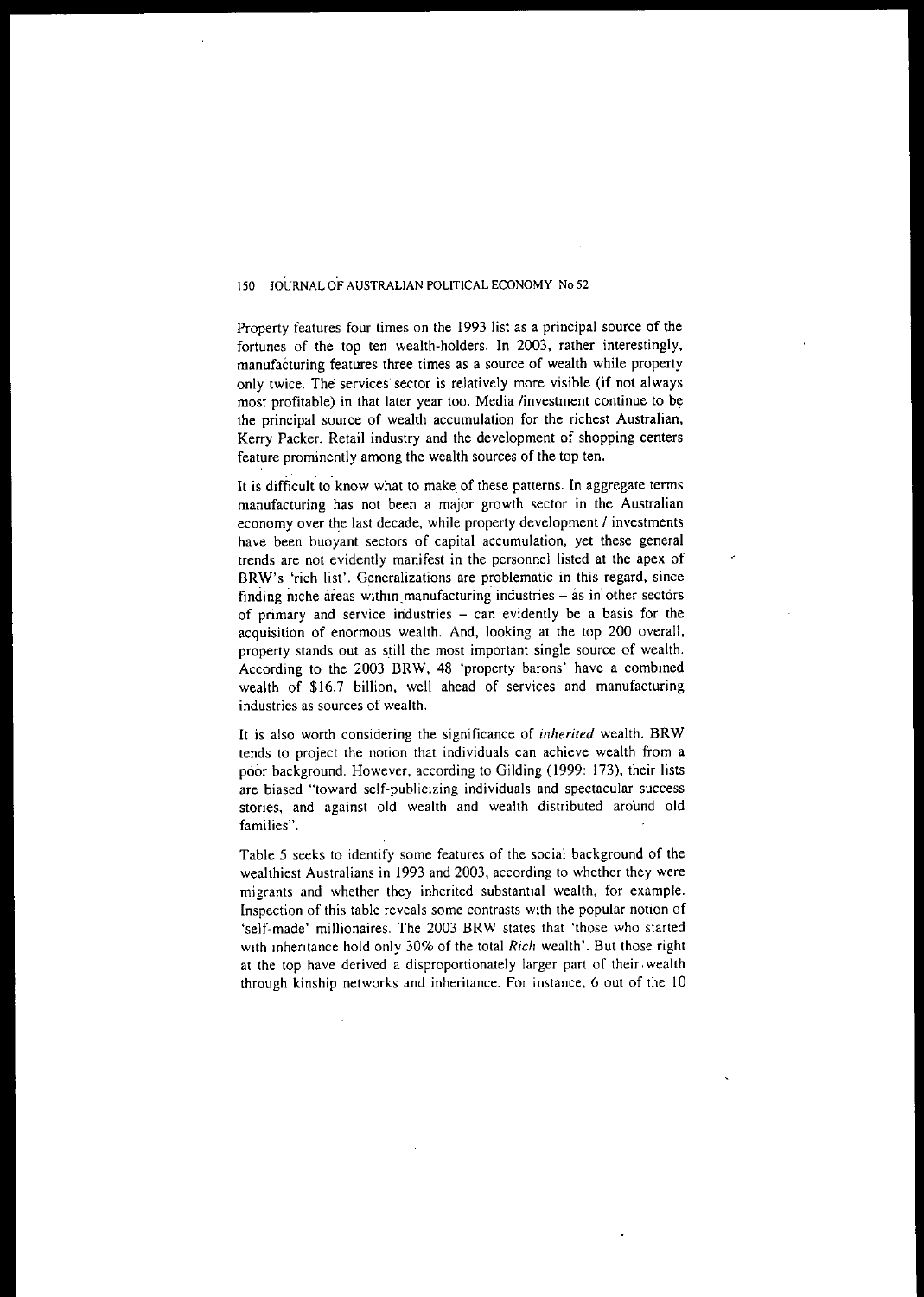wealthiest people in 2003 attained a substantial basis for their affluence through inheritance: the comparable figure in 1993 was 4 out of 10.

 $\sim 10^{11}$ 

Table 5: Selected Background Characteristics and Wealth Sources of the Top Ten Wealth-holders in Australia, 1993 & 2003

| Top 10 | 1993                                  | 2003                                    |
|--------|---------------------------------------|-----------------------------------------|
|        | inheritance (Kerry Packer)            | inheritance (Kerry Packer)              |
| 2      | migrant (Maurice Alter)               | family & kinship (Richard Pratt)        |
| 3      | migrant (Franco Belgiorno-Nettis      | migrant (Frank Lowy)                    |
|        | Carlo Salteri)                        |                                         |
| 4      | migrant (Marc Besen)                  | migrant & inheritance (Smorgon Family)  |
| 5      | migrant (John David)                  | migrant & inheritance (John Gandel)     |
| 6      | inheritance(James Fairfax)            | (David Hains & Family)                  |
| 7      | Fairfax<br>&.<br>inheritance<br>(John | migrant (Harry Triguboff)               |
|        | Timothy Fairfax)                      |                                         |
| 8      | (Lindsay Fox)                         | migrant & inheritance (Liberman Family) |
| 9      | first generation Aussie & kinship     | (Kerry Stokes)                          |
|        | (John Gandel)                         |                                         |
| 10     | (Joseph Gutnick)                      | kinship (Bob Oatley & family)           |

*Source:* BRW, May 1993 and May 2003

Also notable is the incidence of wealthy people from migrant - mainly European - backgrounds. 4 out of the 10 richest Australians in 1993·were migrants and 5 out of the 10 in 2003. However, being a migrant is not synonymous with having a poor background: inheritance and family connections evidently apply equally strongly among the migrants as among the Australian born. 医脑炎

### 'Young' and Rich

In 2003 the BRW published an additional list of the wealthiest Australians aged under 40. It enables us to see 'who's who?' among the up-and-coming, and to see how their characteristics and sources. of the wealth differ from the wealth-holders on the main list. Sixty two persons are listed, with an average age of 35, an average wealth of \$48 million and a total wealth of \$2.5 billion. To get on the list requires at least \$10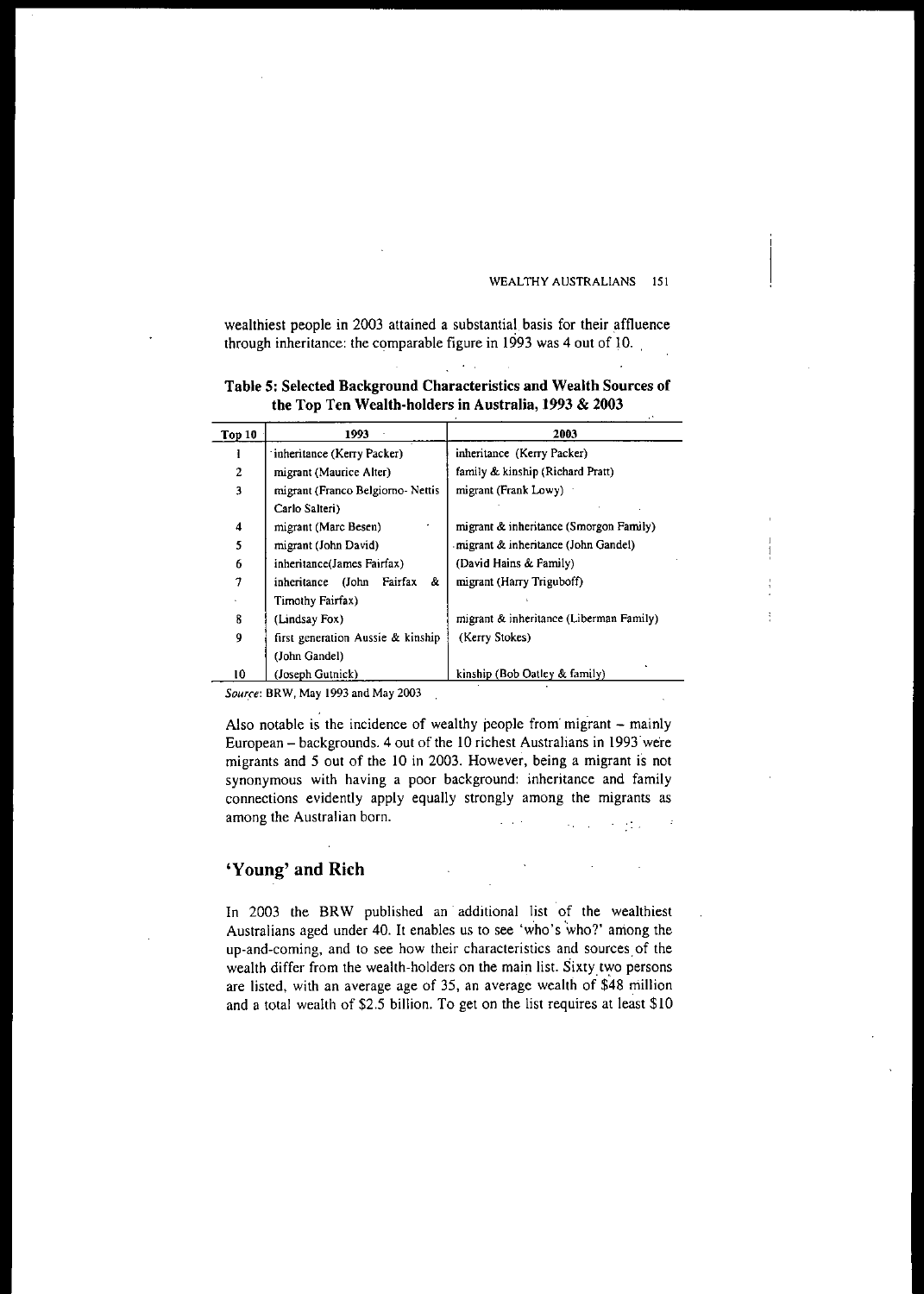million. The wealthiest person, John IIhan, founder of the mobile-phone retailer Crazy John's, has an estimated \$200 million. Thirteen others also get over the 2003 level of \$94 million to qualify for membership of the 'big league' rich 200 regardless of age.

There are some interesting features of these relatively young wealthholders. For example, there are proportionately more women than on the main rich list: 23% are women compared with a mere 7% among the allage wealthy people. The educational levels of the 'young and rich' are not strikingly different overall from a much broader stratum of Australian society, but with a significant cluster among the highly qualified. Eighty nine percent finished high school; 8% have technical college qualifications; and 32% a bachelors degree of whom just over **half also have a postgraduate qualification. Some were educational** 'stars': two, Gordon Fell and Mark Chiba, were Rhodes scholars. On the other hand, 19% of those who had attempted higher education dropped  $out$  of their courses.

What about the industries in which they have made their fortunes? Retail **business ventures clearly come out on top, accounting for just over a** quarter of those on the list. Technology accounts for 20%, services 15%, **entertainment 11%and sport 9%. Finance and property at only 5% is less** well represented than on the main rich list. Entertainment has been the route to riches for the richest woman (Nicole Kidman at \$123 million) and sport for the youngest person to make the list (Lleyton Hewitt at \$22 million).

### **The Quality of the Data**

The reliability of the BRW data is uncertain, bearing in mind the difficulty of extracting and aggregating information on different types of wealth. ranging from land and property to cars, yachts. antique furniture and art works. bank deposits and shareholdings. The propensity of the **rich to conceal wealth in family trusts and diverse company transactions and other 'financial legerdemain' is notorious, although having a** c~ntrary **relationship with their propensity to flaunt it in 'conspicuous consumption' .**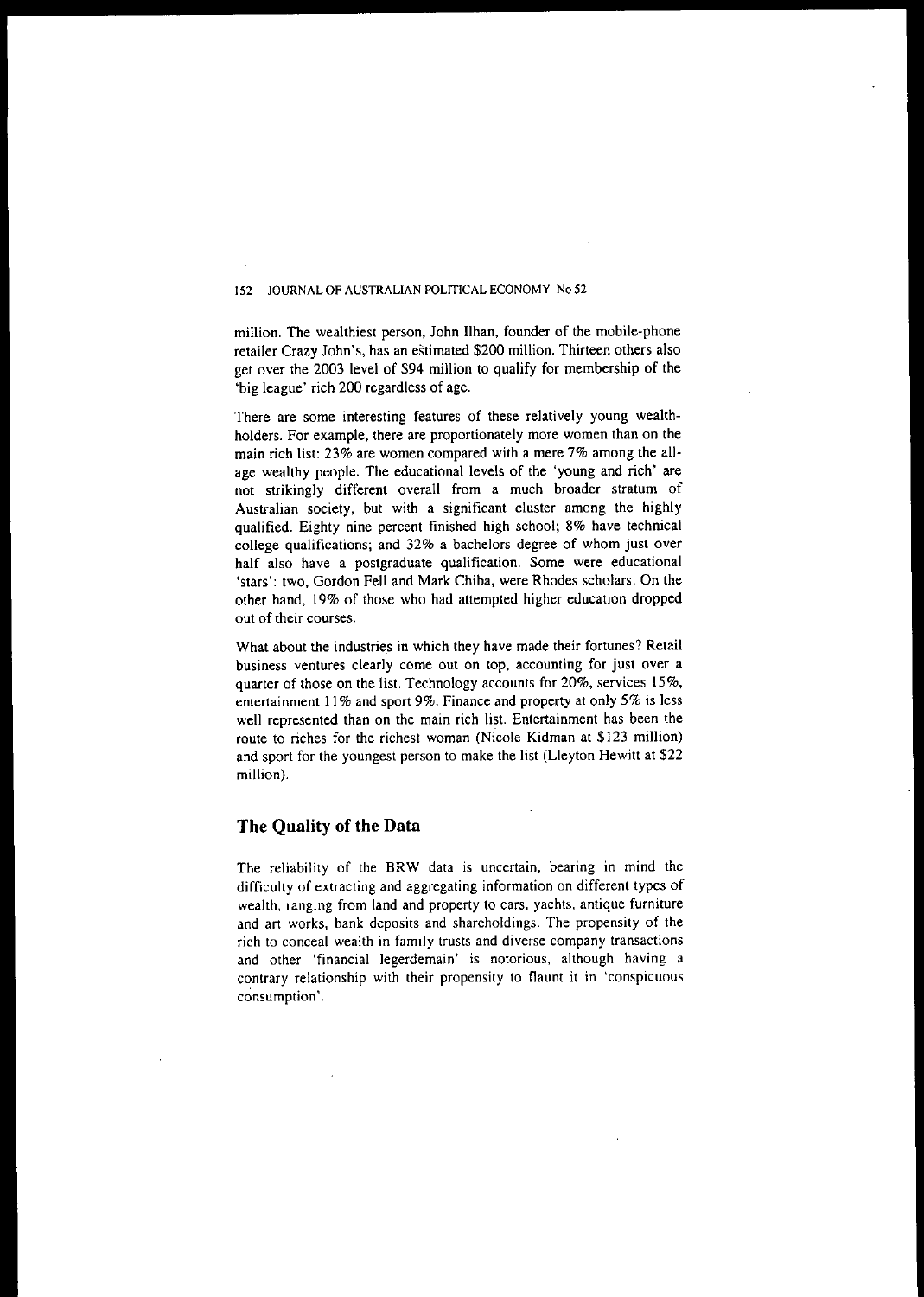Gilding (1999) argues that there are fundamentally two major methodological problems with the construction of the BRW 'rich list'. Firstly, individuals are taken as the. main component of investigation since they are 'irreducible and marketable'. However, BRW cannot **sustain this consistently in practice, having frequent recourse to a more** ambiguous unit of analysis, 'the family'. The separate list of 'family fortunes' shows fortunes disseminated through kinship networks, . predominantly through inheritance.

The second problem is calculating the value of private fortunes. BRW collects the data mainly from 'public records and business intelligence; drawing upon public company records and property listings, obtaining value estimates on known assets, and questioning reliable and key industry contracts' (see Gilding, 1999: 171). Such sources are problematic in nature since 'concealed or inconspicuous forms of wealth' are likely to be overlooked. **In** the early years of the BRW data being published, one critic speculated that the list missed 'many widows who **passively enjoy their estates and thus are not flagged in documentation or** city gossip', as well as 'quite large enterprises occupying minor market niches or based outside central business districts', thereby escaping scrutiny; and 'old families who make a point of staying inconspicuous' (Ries, cited in Gilding 1999: 171).

The outcome is that the wealth held by the more discreet old families tends not to be given equivalent attention. **In** Gilding's (1999: 172) **words:**

**The combined effect of methodological dilerrunas in defining a unit of analysis and reliability of data is to overstate the wealth vested in individuals. at the expense of kinship and business networks. More specifically, the lists oo:e tilted towards new wealth accumulated by individuals on the cusp of a speculative wave, and against old wealth spread around kinship networks in a variety of investment activities, sheltered in private companies, trusts and nominee holdings (Gilding. 1999: 172).**

On the other hand, what gives some degree of confidence in the data is that there is no obvious reason why these factors should vary dramatically from year to year. So there is no cause to expect systematic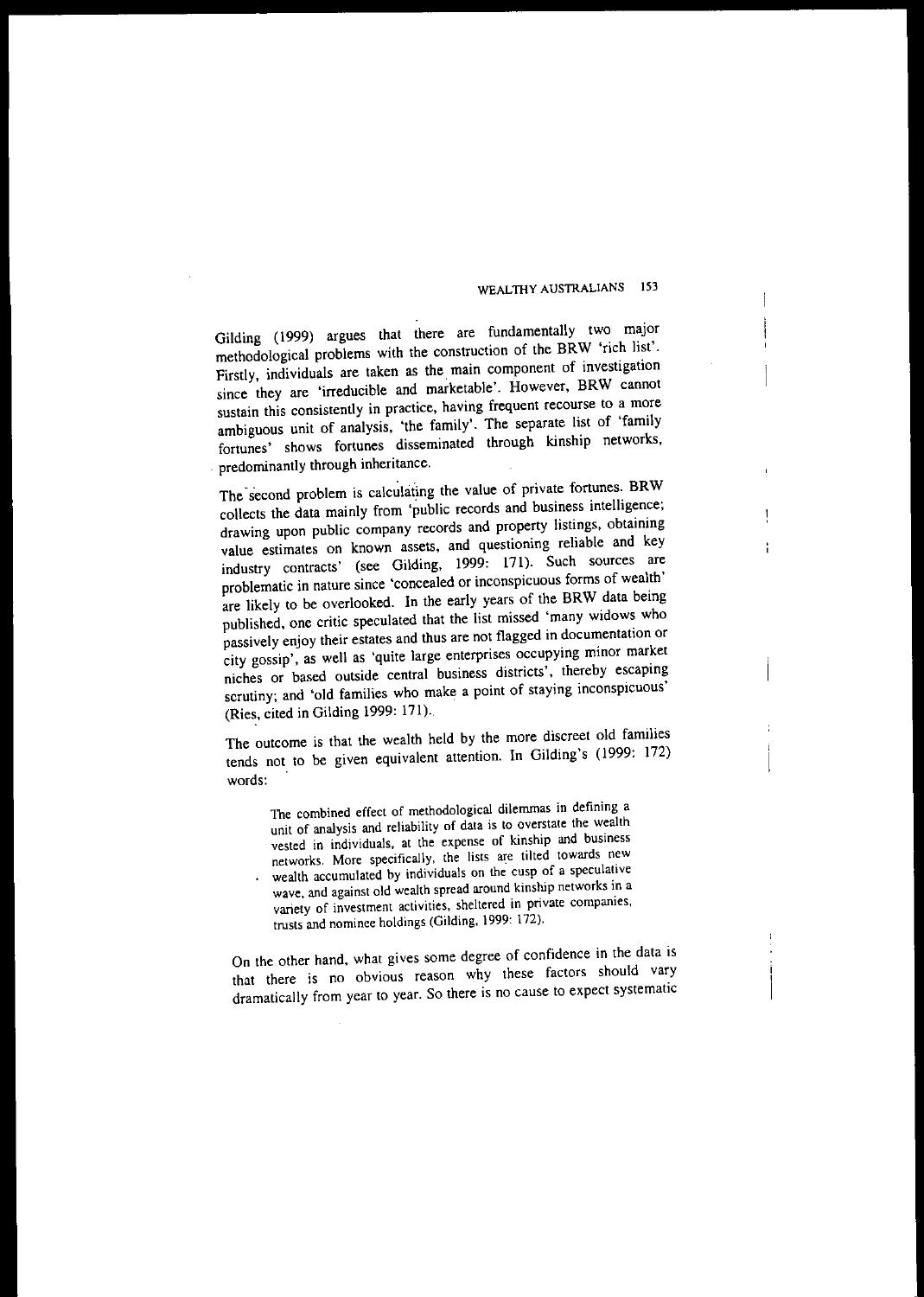bias in a time series analysis of the degree of wealth concentration. Certainly, one may reasonably presume that the twenty years of experience BRW has had in researching this issue, since the first 'rich<sup>"</sup><br>list, was published in 1983, has produced cumulative expertise. list' was published in 1983, has produced cumulative expertise.

Moreover, it seems that the rich people, being studied are typically. **cooperative** with the BRW investigators. This may indicate a weakerl. tendency to seek to conceal wealth than.is the case for income. Because. there are no general wealth taxes in Australia there is less need to have: regard to the taxation consequences of having one's wealth publicized. A **marked** increase in wealth can arise from increases in the values of existing assets as well as income substantially in excess of expenditure. So having it publicly known doesn't necessarily attract the interest of the **Australian Taxation Office.**

### **Wealth Distribution: the Broader Picture**

Whatever the quality of the BRW data itself, there is one structural difficulty in using it as a measure of the distribution of wealth throughout: the society. It tells us only about one end of the distribution. Looking a little further afield, one study, by Merrill Lynch and Cap Gemini Ernst · and Young (reported in the *Australian Financial Review* 13,6.2003: S) notes that a rising property market and the relatively stronger local stock: market had increased the number of millionaires in Australia by 5000· over the last year. 105, 000 people were estimated to have wealth of over? A\$1.51 million (equivalent to US \$1 million), up by  $5\%$  over the previous year. Those on the BRW rich list comprised only the top 2% or' this broader group of wealthy Australians,

More general estimates of the whole distribution have been attempted. The latest BRW includes an article based on Boston Consulting Group figures that suggest 5% of Australian households hold 59% of the country's wealth (Dyer, 2003: 31). A rather more authoritative estimate from the National Centre for Social and Economic Modelling (NATSEM) in Canberra is that the top 10% of the population has 45% of the total wealth and that the top half has 93 percent of the total household wealth (see Harding 2002: 11), Harding's data indicates a relatively high

 $\mathcal{L}$ 

::. :,

 $\sim$   $_{112}$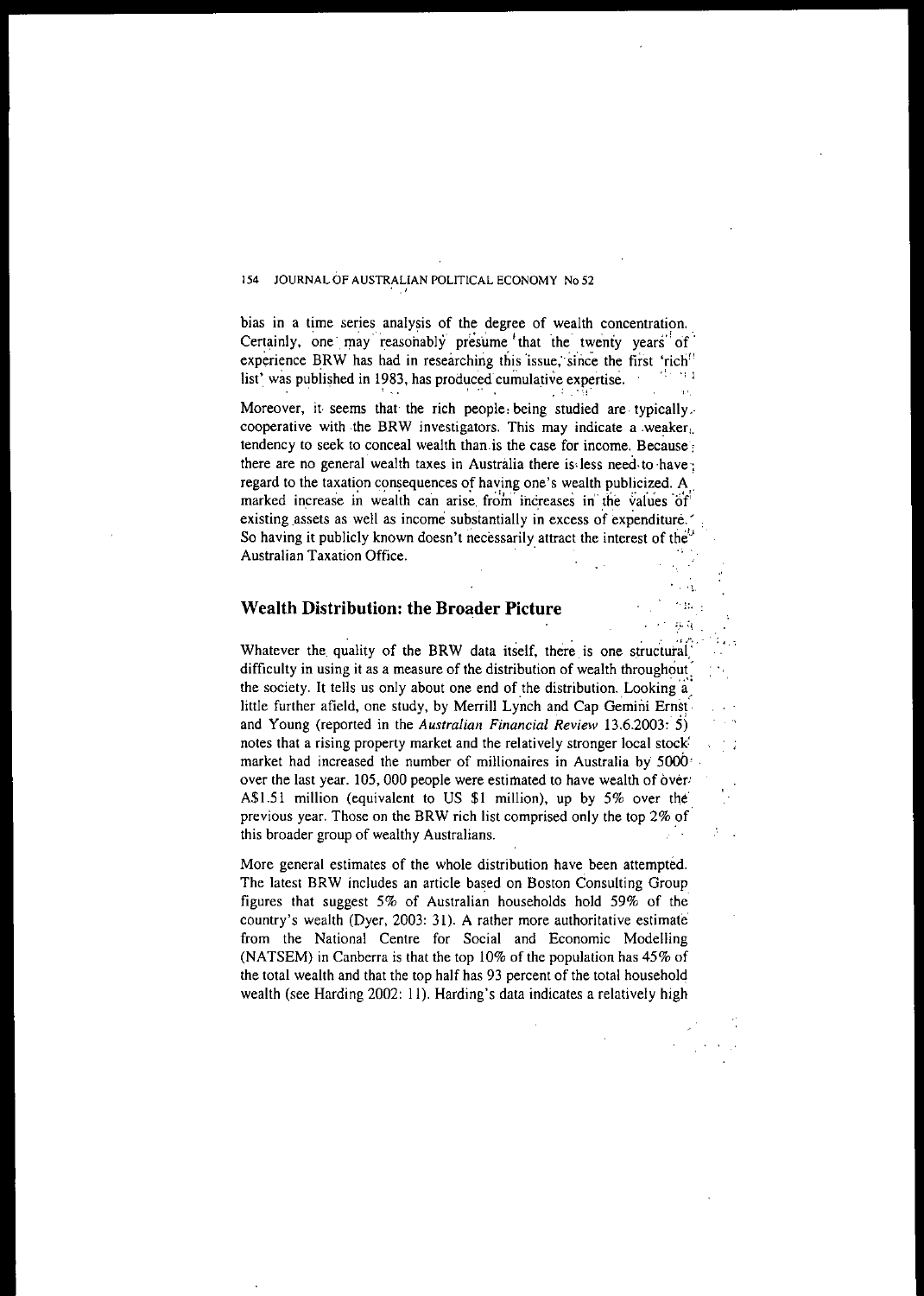diffusion of superannuation and home equity as the major types of asset **ownership across the Australian population. However, share ownership is** much more concentrated, with a staggering 86% being held by the wealthiest 10 per cent of families. The same top 10 per cent of the population owns highly concentrated proportions of rental properties, cash deposits and business assets  $-62\%$ , 60% and 50% respectively.

A comparison between the distribution of wealth and incomes can further illuminate the general patterns of economic inequality in Australian society. Of course, there is a fundamental difference between wealth and **incomes. Because the former is a stock and the latter is a flow, it is** possible to be asset-rich but income-poor. However, Harding's analysis of the forms in which wealth is held, as summarized above, indicates a predominance of wealth being held in directly income-earning forms. So it is hardly surprising that the high concentration of wealth is a major element in perpetuating and imensifying the inequality of incomes.

**The evidence on income inequality indicates a growing gap during the** last decade between the top and the middle of the distribution, as well as between the top and bottom deciles (Harding 2002, Stilwell 2003). This **also has important implications for the incidence of poverty to the extent that this is measured relative to the general prevailing standard of living.** If the 'poverty line' is set at half the average family income for different household types, for example, about 13% (or one in eight Australians) can be regarded as living in poverty in the year 2000 (Harding, L10yd and Greenwell 2001). Looked at in these terms, wealth and poverty are **two sides of the same coin.**

Does it matter? There are predictably divergent views about the pros and **cons of soda-economic inequality. Issues of personal incentive, social justice and community cohesion intermingle in such debates. One can hardly expect a clear resolution. But one relevant consideration that is getting increasing attention is the evidence on the connection between socio-economic inequality and personal contentment, as recorded in** social surveys. The correlation between material wealth and self-reported **happiness- in individual societies seems generally very weak (see** Saunders 2002: 139-143, and the article by Hamilton earlier in this issue of JAPE). Moreover, it seems that the citizens of societies in which **economic inequality is greatest generally report lower levels of personal**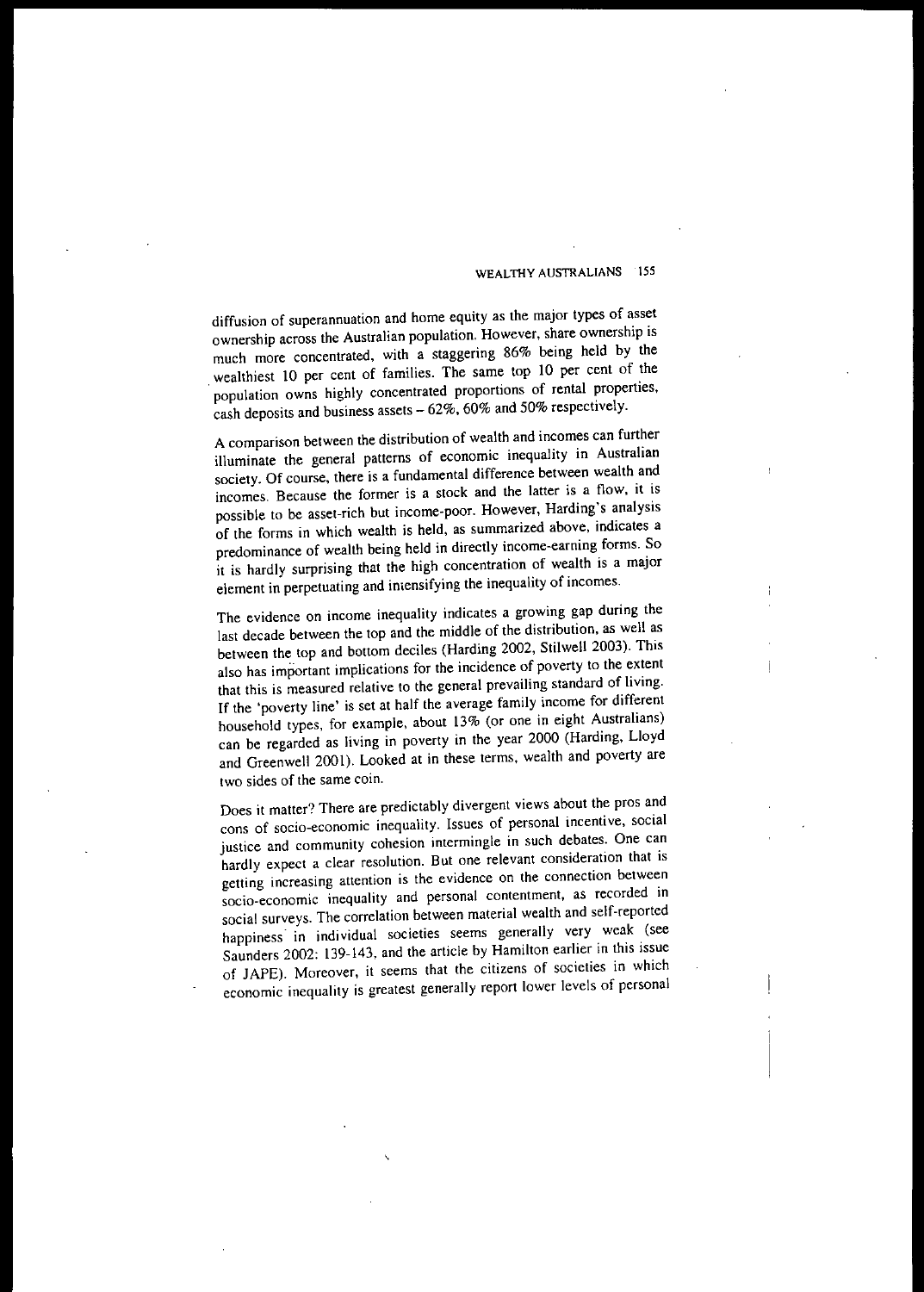satisfaction (Layard 2003). This has led a growing number of social **scientists, internationally and in Australia, to conclude that the accumulation of wealth accompanied by increased inequality is likely to** have no net social benefit, and may indeed have negative effects on the overall happiness of society (Frank 2002, Hamilton 2003).

There are various policy instruments that could be used in the attempt to **produce more equitable outcomes, if there were the political will to** implement them. An annual wealth tax, higher capital gains tax, and inheritance taxes are among the possibilities. A more broadly-based land. tax could be a particularly potent means of creaming off the prodigious wealth captured by landowners as a result of land price inflation in the **major cities. Of course any such redistributive measures go against the** interest of the principal wealth-holders who could be expected to defend **their economically privileged position. Economic assets are a lever** which can be used for political purposes. In this context, the BRW data on wealth-holding can be regarded as indicative of class power.

### **Conclusion**

Analysis of the BRW data on the wealthiest Australians provides insights into an important aspect of Australian political economy. The data has **limitations as a measure of soda-economic inequality and as a means of understanding processes of wealth accumulation. However, it does reveal** the prodigious wealth concentrated in the hands of key individuals and families. Analysis of the 1993-2003 data shows that the degree of 'internal' concentration among the top wealth holders is not increasing, as it was in the preceding decade, but the volume of wealth held by these elite is continuing to increase in both absolute and relative terms. As such, the evidence and processes reviewed here can be regarded as part of what Argy (2003) calls 'Australian egalitarianism under threat.' There **never was a golden age of Australian egalitarianism, but the dominant tendency is now towards a yet more blatantly unequal society. This poses** a major challenge to those who would wish to reverse that trend,